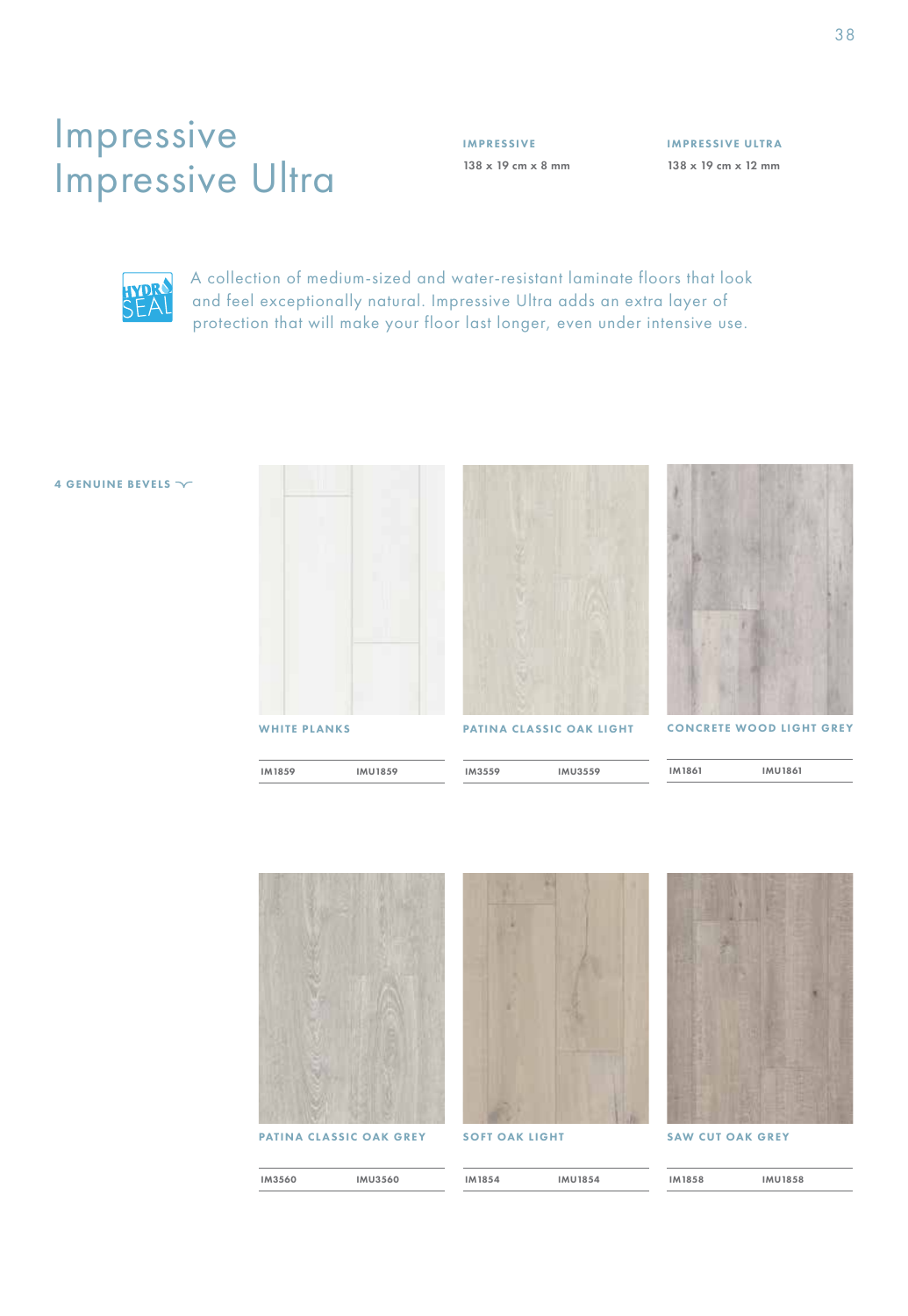

SOFT OAK GREY

IM3558 IMU3558



IM1857 IMU1857

NATURAL PINE

| <b>IM1860</b> | <b>IMU1860</b> |
|---------------|----------------|
|               |                |



SANDBLASTED OAK NATURAL

IM1853 IMU1853



CLASSIC OAK BEIGE

IM1847 IMU1847



WHITE VARNISHED OAK

IM3105 IMU3105



SOFT OAK MEDIUM

| <b>IMU1856</b><br><b>IM1856</b> |
|---------------------------------|
|---------------------------------|



SOFT OAK NATURAL



NATURAL VARNISHED OAK

CLASSIC OAK NATURAL

IM1848 IMU1848



SOFT OAK LIGHT BROWN

| - | IM3557 | <b>IMU3557</b> |
|---|--------|----------------|
|   |        |                |

IM1855 IMU1855

IM3106 IMU3106